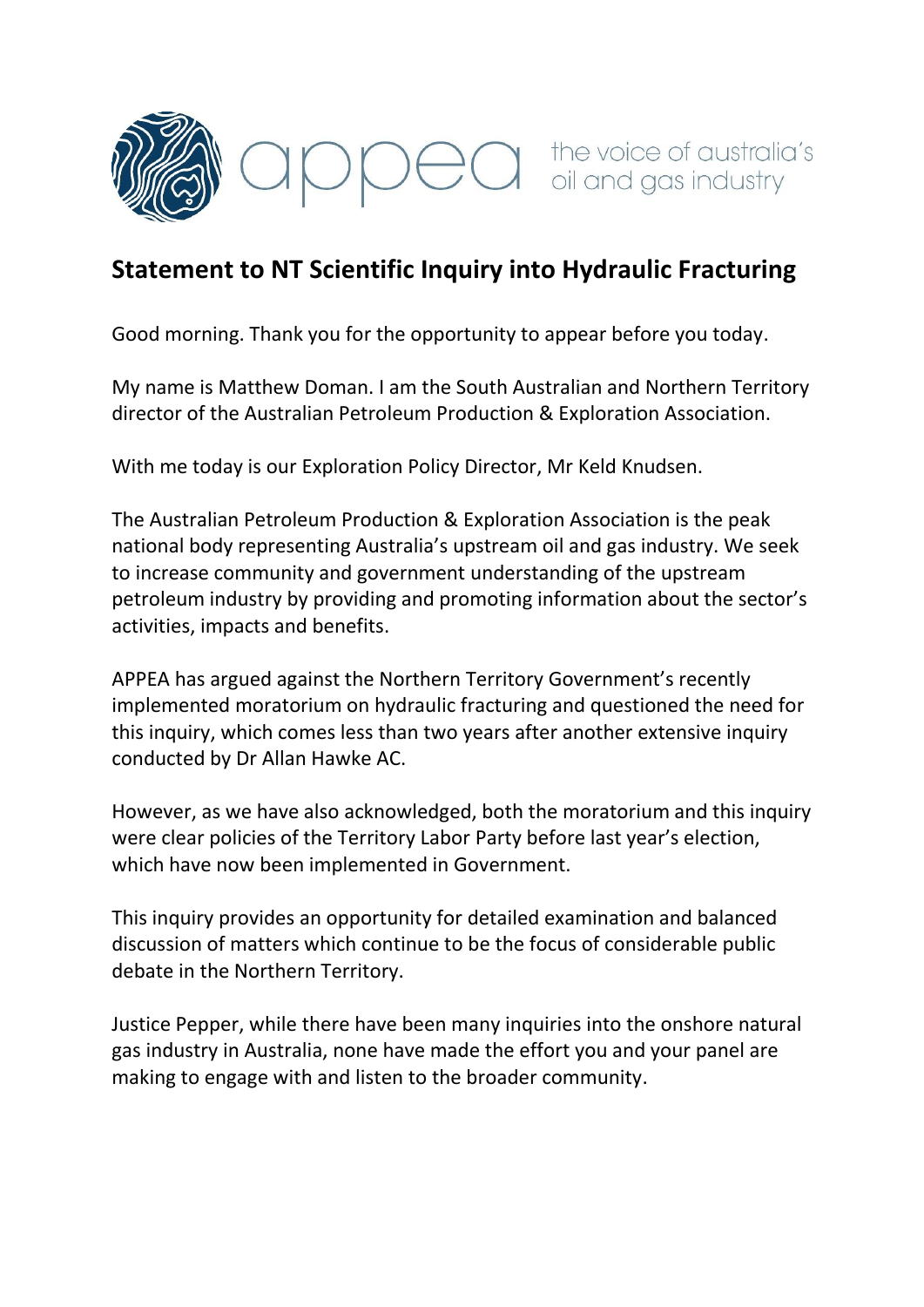This is important. The hearings and community meetings which I have been pleased to attend in Alice Springs, Tennant Creek, Katherine and Darwin this week are just the start of that process.

This inquiry also provides an opportunity to sharply focus on the Territory's very real economic challenges – and the potential for our industry to assist in meeting these.

In recent years, the Territory has enjoyed the strongest economic growth of any Australian economy, due largely to construction activity associated with INPEX's Ichthys liquefied natural gas project.

However, a close analysis of the NT Budget reveals new investment is needed to arrest a forecast decline in taxation and royalty revenues.

Without new investment, NT Government revenue will stagnate. New projects are now needed to support the NT economy as Ichthys transitions from construction to production.

APPEA maintains that sustainable development of the Territory's onshore natural gas resources can deliver the new jobs and investment the Territory needs.

In 2015, Deloitte Access Economics research found that developing the Territory's substantial shale gas resources could create up to 6300 new longterm jobs and generate up to \$1 billion in additional NT Government revenue over the next 20 years.

By 2040, the NT's Gross State Product could be between \$5.1 billion and \$7.5 billion higher than the 2012-13 base case in real terms. This represents an increase of between 26 percent and 37 percent on current estimates for the NT economy.

The job growth projected by Deloitte Access Economics would mean the onshore gas industry has the potential to be the second or third largest private sector employer in the NT.

The potential for these substantial and stabilising public benefits of resource development were further evidenced by Origin's recent discovery announcement for the Beetaloo Sub-basin.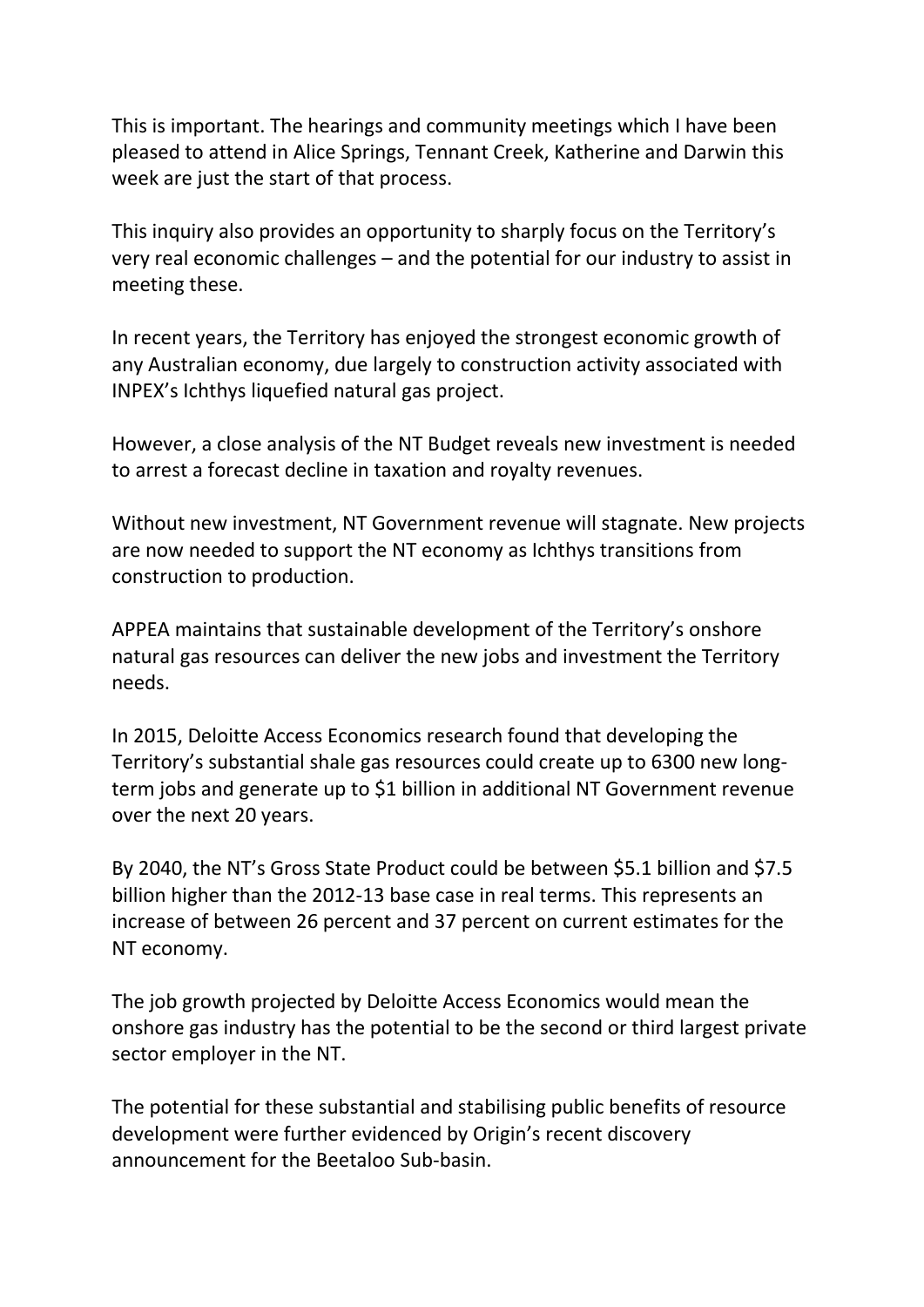Of course, the economic benefits would be diminished if they came with negative environmental impacts – but Territorians can be confident that will not be the case.

This inquiry's scientific focus is essential, and is supported by APPEA and its members seeking to develop the Territory's onshore gas resources.

The science of hydraulic fracturing has been thoroughly examined elsewhere. We commend much of this work to you, particularly the reports published by:

- The Australian Council of Learned Academies
- The NSW Chief Scientist
- The New Zealand Parliamentary Commissioner for the Environment
- The Council of Canadian Academies
- The UK Royal Society and the Royal Academy of Engineering
- The United States Environmental Protection Agency
- And indeed by Dr Hawke.

Our industry has a demonstrated track record of safe, sustainable operations in South Australia, Queensland, Western Australia, NSW, Victoria and here in the NT, where the first well was "fracked" in 1967 – 50 years ago this year.

Around Australia, thousands of wells have been drilled, and over 1000 fracked, with no significant impact on the environment or groundwater resources.

As with any industry, there are risks are involved that must be managed and minimised. Robust regulations must be enforced to ensure the highest standards are maintained. In more than 50 years of onshore gas exploration and production, some minor surface incidents have occurred, but none that have caused the type of environmental harm some people claim is inevitable.

Too often a false conflict is imagined between economic development and environmental protection. The oil and gas industry is committed to delivering investment, jobs and other public benefits while at all times protecting the environment.

It is time for a balanced discussion, grounded in science and reflecting the lived experience of our industry. We hope this inquiry will give the opportunity for such a discussion to take place, and welcome the efforts you have already made to achieve this.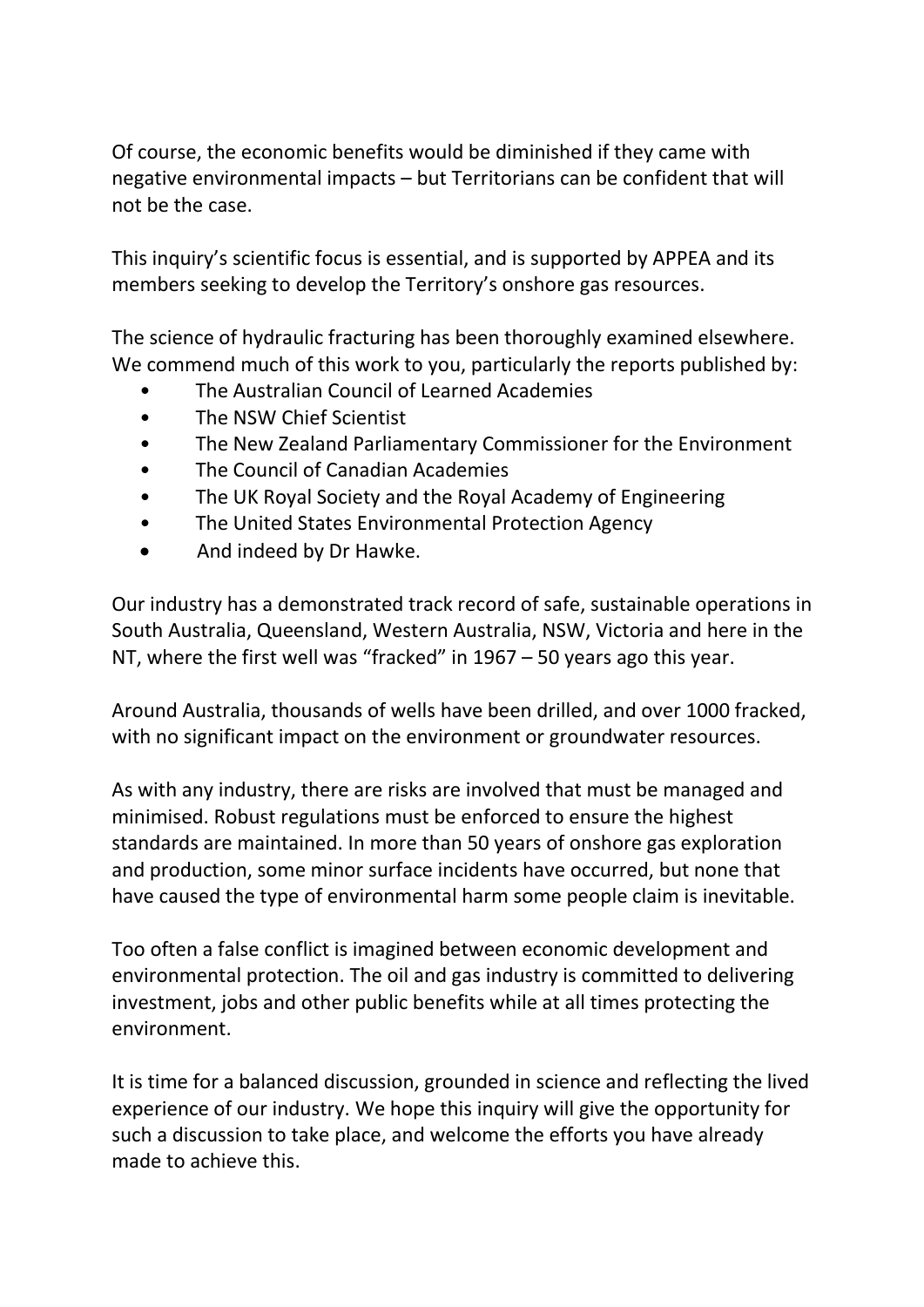We understand the community has genuine questions and concerns. The industry is committed to responding to these. But all too often such concerns are prompted by false and exaggerated claims peddled by opponents of development, who have often declared they intend to stop all new oil and gas activity.

People across the community want to see wider use of renewable energy. There are economic opportunities associated with investment in this sector, and gas can enable the phased introduction of currently more expensive intermittent renewable energy sources such as solar.

Gas has a critical role in ensuring a continued reliable, affordable energy supply. Natural gas already generates over 90 percent of the Territory's electricity. Indeed, this dominance of gas-fired power means the Northern Territory has one of the country's lowest carbon emission footprints.

Natural gas can be a key enabler of the greater integration of renewable power sources into our energy supply. But the fact is we will continue to use significant amounts of oil and gas in our daily lives for decades. To turn our back on new gas supplies is reckless. It would only deny Territorians the jobs, investment and other benefits oil and gas production delivers.

It should be noted that there remain significant obstacles to the developing Australia's gas resources.

Australia's oil and gas industry remains under pressure from global market conditions. The dramatic fall in oil prices two years ago, and the only gradual recovery since then, has impacted the local investment climate and challenged the economics of many development projects.

The political response to the unbalanced public discussion of onshore gas development has been disappointing. We have seen restrictions on development – including bans and moratoria – in NSW, Victoria and the NT.

The Gunner Government's moratorium on fracking has put a stop to the nearterm investment of over \$1 billion in onshore gas projects. That investment will remain on hold until the moratorium is lifted. Protracted delays in clarifying this situation could kill that investment altogether.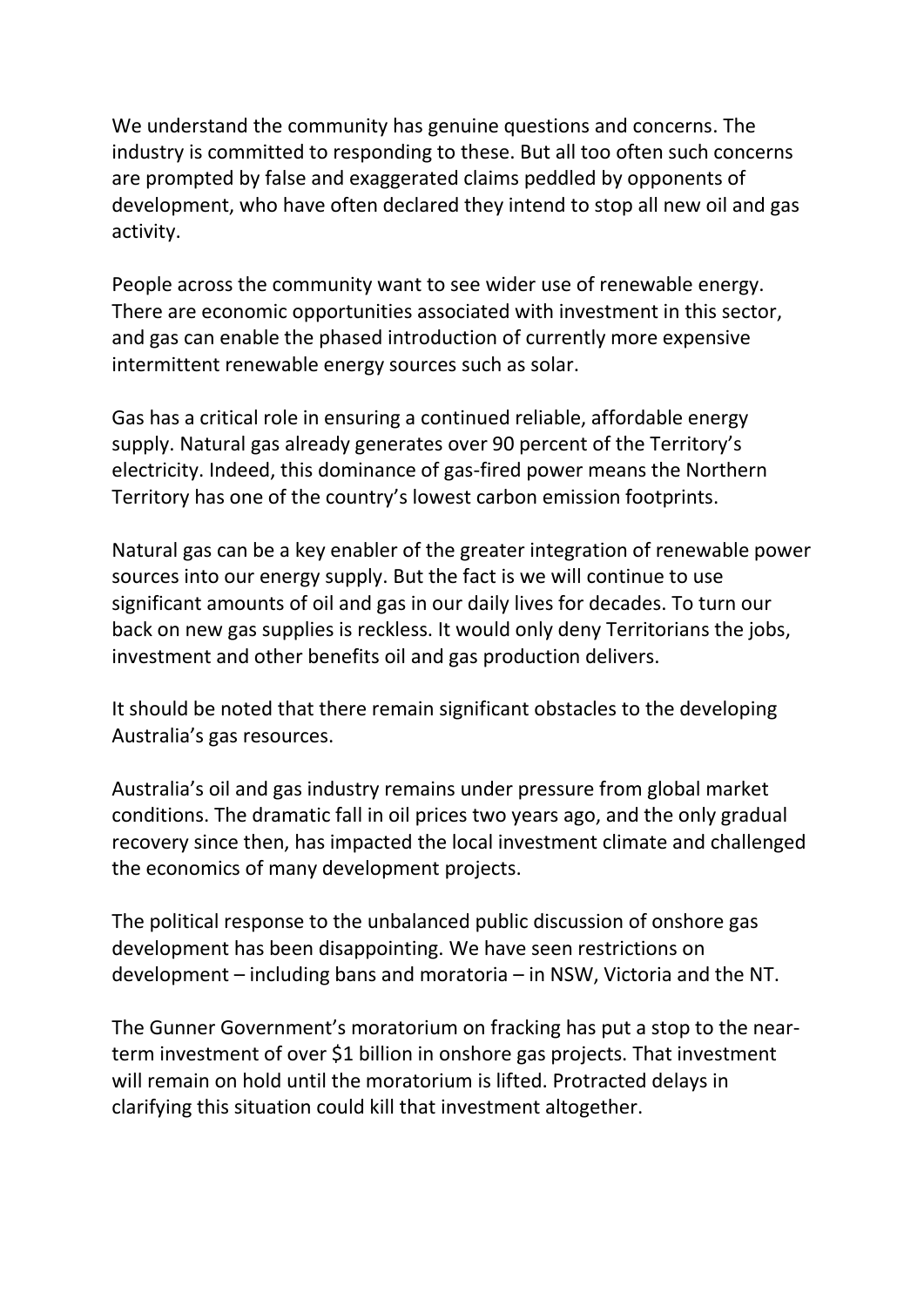Industry must do better in responding to community concerns, and must continue to be accountable for its statements and actions. This includes ensuring equitable treatment of all stakeholders, particularly Traditional Owners, pastoral leaseholders and others on whose land development would occur.

The distance of NT gas resources from prospective markets remains a barrier their development. The proposed NEGI pipeline between Tennant Creek and Mt Isa would be a critical piece of infrastructure to connect Territory resources to a national market.

The industry is confident that our activity could be undertaken safely in the Territory right now. But there are several initiatives that can be taken to ensure the opportunities associated with the onshore gas industry are realised, and that their benefits for Territorians are maximised.

## These could include:

**Finalising the regulatory framework for the NT's onshore gas industry**. This should be among the Government's highest priorities. A transparent, robust, effective and stable regulatory regime that has the trust of the community is essential for companies to make long-term investments. Work towards this end has been underway in the NT for several years, beginning with former Chief Minister Paul Henderson's appointment of Professor Tina Hunter to review the framework in 2011. Professor Hunter's recommendations were augmented by further reforms proposed by the 2015 Hawke Review. Officials in the former Department of Mines and Energy have done considerable work towards implementing these reforms. In a review of this work last year, Professor Hunter described this work as "90 percent" complete. It is important this work is not lost, and is completed and implemented as soon as possible.

**Building a deeper understanding of the Territory's groundwater**. This is also important. Leading proponents of developing the Territory's shale gas resources support close monitoring of groundwater resources before, during and after undertaking operations. Several gas companies are working with the CSIRO to complete baseline studies of regional groundwater resources before substantial gas development takes place. This work should be encouraged. Sharing its results shared will ensure subsequent analysis of suggested impacts can be verified against meaningful knowledge of water resources before development.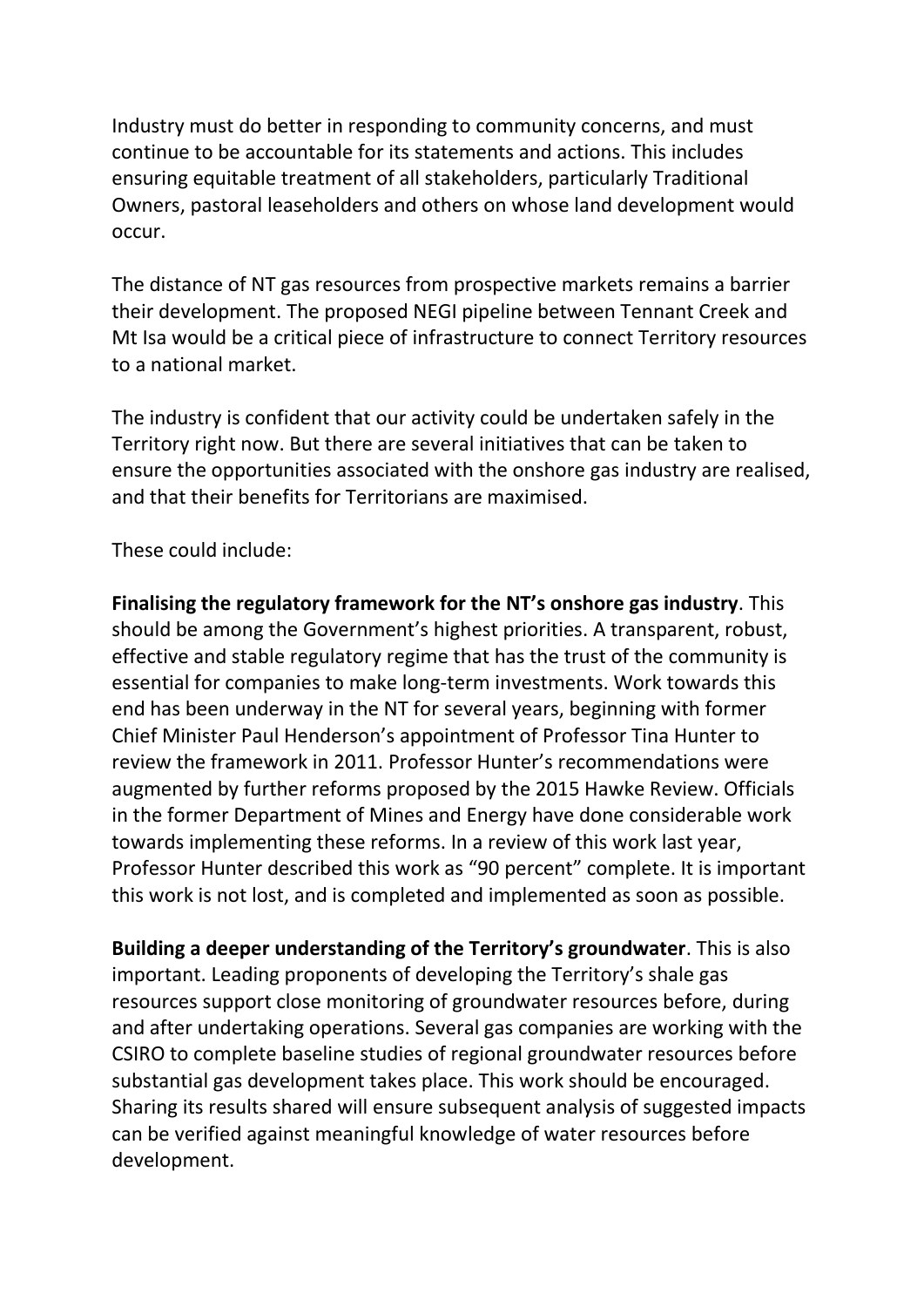**Refocusing public discussion on factual and relevant information, with an emphasis on real benefits and impacts.** This should include an ongoing role for government, industry and independent experts in responding to legitimate questions and concerns. If the Government decides to permit and support the development of the Territory's resources, it ought also seek to ensure the case for that development is not eroded by deliberately false and exaggerated claims designed to undermine public confidence in government and the oil and gas industry. Similarly, to maintain public confidence legitimate questions must be examined and responded to. We believe that this inquiry is a platform for this balanced discussion. In the longer term, the Gas Industry Social & Environment Research Alliance (GISERA) – an initiative supported by CSIRO, Federal and State governments and the oil and gas industry – should be considered for implementation in the Northern Territory. GISERA's research projects are determined independently from its funding sources. This initiative has delivered balanced, science-based research relevant to public discussion in Queensland and more recently in New South Wales.

**Preparing local businesses to support and benefit from gas development**. This is another key task. Developing the Territory onshore gas resources will create great opportunities for local businesses. The industry requires a wide range of supplies and services. Some will be sourced from interstate and overseas, but many will be provided by local firms. The industry has high standards in health, safety and environmental performance, and has been working with the local business community, including groups such as the Katherine Mining Services Association, to help companies understand and meet those requirements. It is important this work continues and is supported by government and industry associations.

**Helping Territorians find work in the gas industry.** Individual men and women will have significant employment opportunities in the onshore gas sector. This includes opportunities for Aboriginal Territorians to work on country.

**Maintaining respectful partnerships between landholders and our industry.** The oil and gas industry and pastoralists have been working together in the NT for many years. Around the Territory, over 50 pastoralists have land access agreements in place and are working collaboratively with our industry. There are only four or five instances where agreements have not been reached. We respect the fact that some pastoralists don't want this on their land, but respect must be afforded to the pastoralists who do. In late 2015, APPEA, the